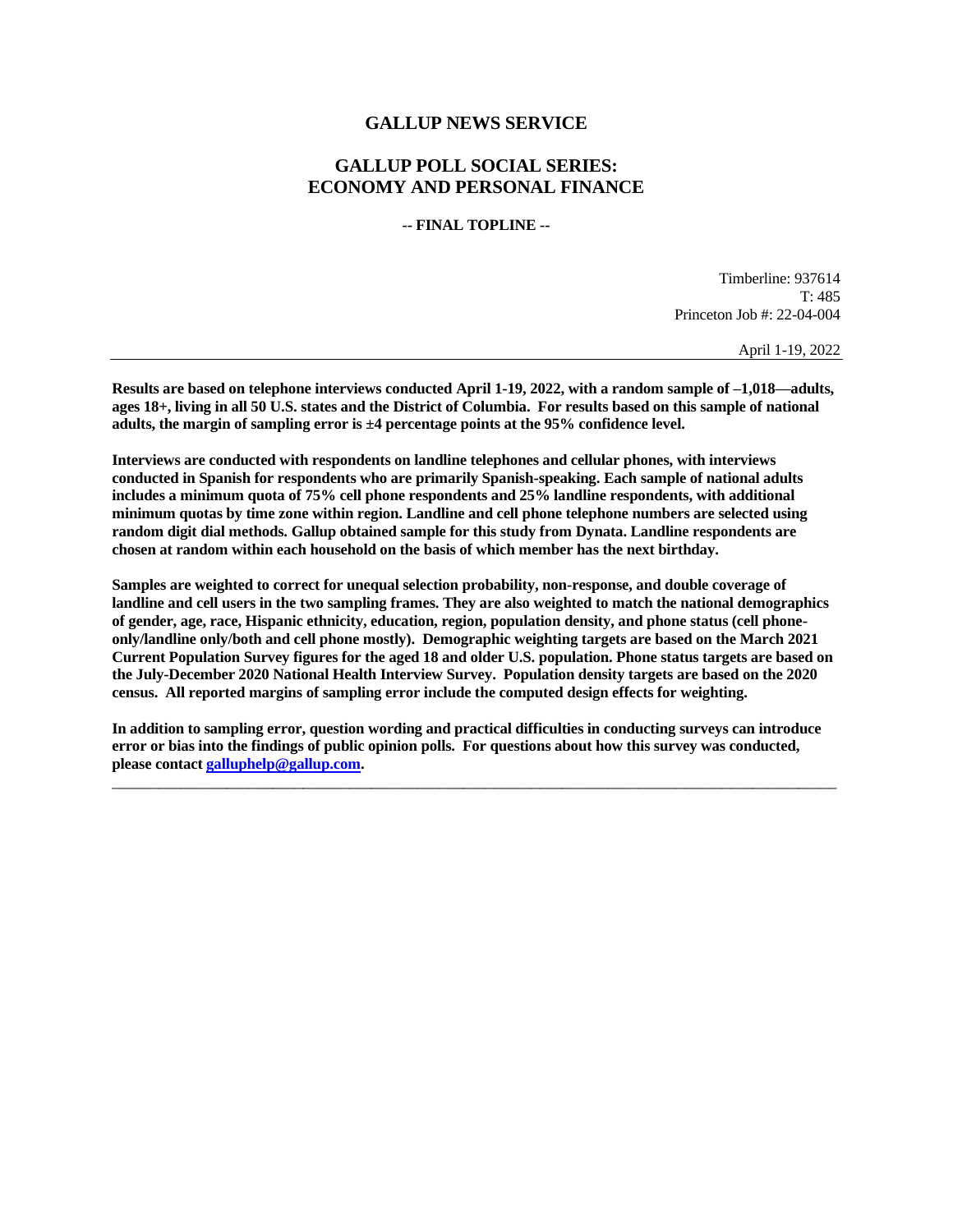First,

|  |  |  | Do you approve or disapprove of the way Joe Biden is handling his job as president? |
|--|--|--|-------------------------------------------------------------------------------------|
|  |  |  |                                                                                     |

|                   | Approve | Disapprove | No opinion     |
|-------------------|---------|------------|----------------|
| 2022 Apr 1-19     | 41      | 56         | 3              |
| 2022 Mar 1-18     | 42      | 54         | $\overline{4}$ |
| 2022 Feb 1-17     | 41      | 55         | $\overline{4}$ |
| 2022 Jan 3-16     | 40      | 56         | $\overline{4}$ |
| 2021 Dec 1-16     | 43      | 51         | 6              |
| 2021 Nov 1-16     | 42      | 55         | 3              |
| 2021 Oct 1-19     | 42      | 52         | 6              |
| 2021 Sep 1-17     | 43      | 53         | $\overline{4}$ |
| 2021 Aug 2-17     | 49      | 48         | 3              |
| 2021 Jul 6-21     | 50      | 45         | 5              |
| 2021 Jun 1-18     | 56      | 42         | $\overline{2}$ |
| 2021 May 3-18     | 54      | 40         | 6              |
| 2021 Apr 1-21     | 57      | 40         | 3              |
| 2021 Mar 1-15     | 54      | 42         | 5              |
| 2021 Feb 3-18     | 56      | 40         | 5              |
| 2021 Jan 21-Feb 2 | 57      | 37         | 6              |